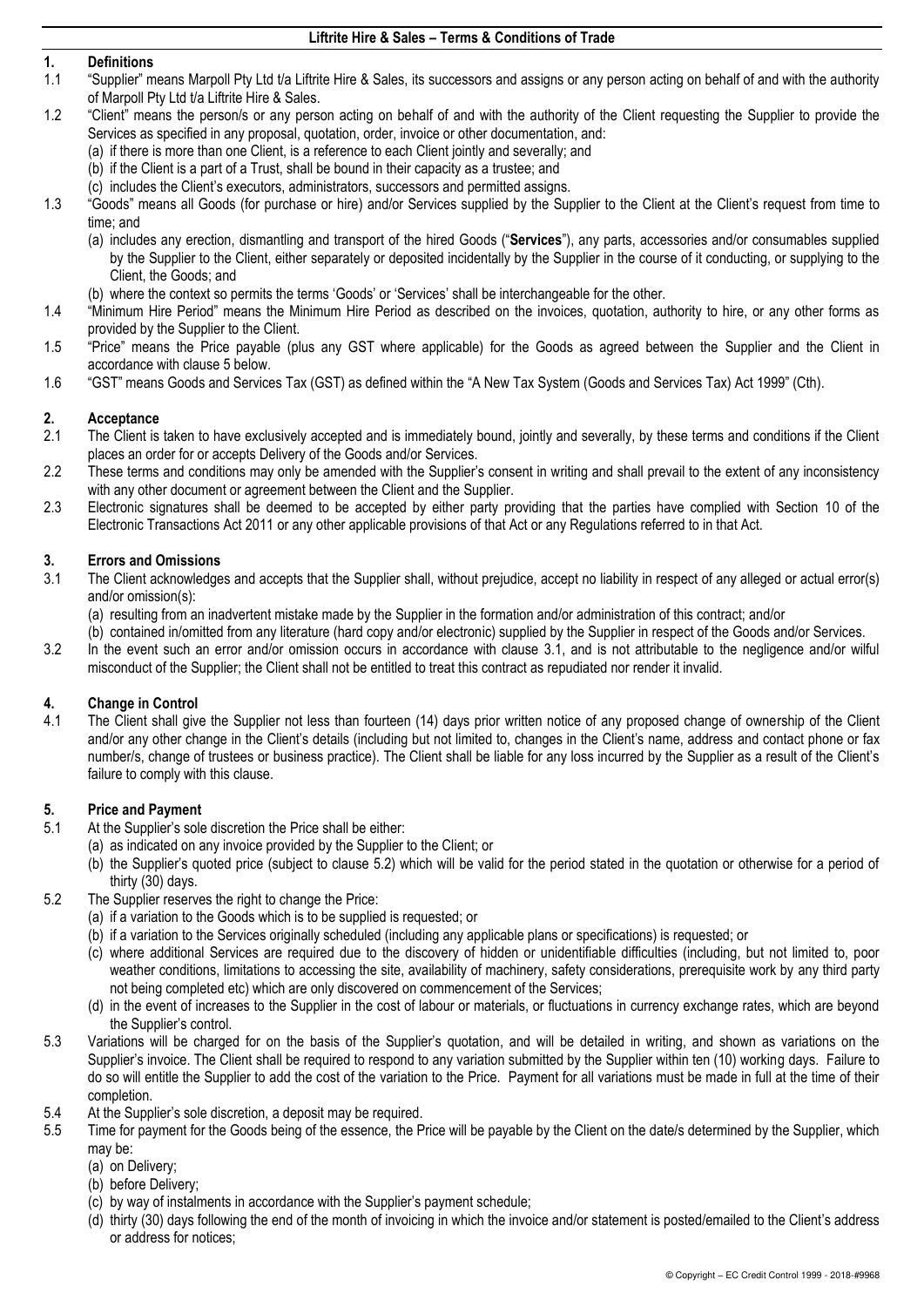- (e) the date specified on any invoice or other form as being the date for payment; or
- (f) failing any notice to the contrary, the date which is seven (7) days following the date of any invoice given to the Client by the Supplier.
- 5.6 Payment may be made by cash, cheque, bank cheque, electronic/on-line banking, credit card (plus a surcharge may apply per transaction), or by any other method as agreed to between the Client and the Supplier.
- 5.7 The Client shall not be entitled to set off against, or deduct from the Price, any sums owed or claimed to be owed to the Client by the Supplier nor to withhold payment of any invoice because part of that invoice is in dispute.
- 5.8 Unless otherwise stated the Price does not include GST. In addition to the Price the Client must pay to the Supplier an amount equal to any GST the Supplier must pay for any supply by the Supplier under this or any other agreement for the sale/hire of the Goods. The Client must pay GST, without deduction or set off of any other amounts, at the same time and on the same basis as the Client pays the Price. In addition the Client must pay any other taxes and duties that may be applicable in addition to the Price except where they are expressly included in the Price.

# **6. Delivery**

- 6.1 Delivery of the Goods ("**Delivery**") is taken to occur at the time that:
- (a) the Client or the Client's nominated carrier takes possession of the Goods at the Supplier's address; or
- (b) when the Goods leave the Supplier's premises whether they are to be delivered by the Supplier or the Supplier's nominated carrier.
- 6.2 At the Supplier's sole discretion, the cost of Delivery is either included in, or in addition to, the Price.
- 6.3 The Supplier may deliver the Goods in separate instalments. Each separate instalment shall be invoiced and paid in accordance with the provisions in these terms and conditions.
- <span id="page-1-0"></span>6.4 Any time specified by the Supplier for delivery of the Goods is an estimate only and the Supplier will not be liable for any loss or damage incurred by the Client as a result of delivery being late. However both parties agree that they shall make every endeavour to enable the Goods to be delivered at the time and place as was arranged between both parties. In the event that the Supplier is unable to supply the Goods as agreed solely due to any action or inaction of the Client, then the Supplier shall be entitled to charge a reasonable fee for redelivery and/or storage.
- <span id="page-1-2"></span>6.5 Notwithstanding clause [6.4](#page-1-0), if for any reason outside of the Supplier's control, the Supplier is unable to deliver Goods ordered by the Client, the Supplier will not be liable to the Client in any way for non-Delivery or any consequential loss or cost of any type. Furthermore, the Client agrees in the event of such non-Delivery, the Client shall forever release, indemnify and hold the Supplier harmless from any claim from any third party.

### **7. Title**

- 7.1 Where this is a hire agreement:
	- (a) the Goods is and will at all times remain the absolute property of the Supplier, however the Client accepts full responsibility for:
		- (i) the safekeeping of the Goods and indemnifies the Supplier for all loss, theft, or damage to the Goods howsoever caused and without limiting the generality of the foregoing whether or not such loss, theft, or damage is attributable to any negligence, failure, or omission of the Client; and
		- (ii) shall keep the Supplier indemnified against all liability in respect of all actions, proceedings, claims, damages, costs and expenses in respect of any injury to persons, damage to property, or otherwise arising out of the use of the Goods during the hire period and whether or not arising from any negligence, failure or omission of the Client or any other persons.

Furthermore, the Client will insure, or self-insure, the Supplier's interest in the Goods against physical loss or damage including, but not limited to, the perils of accident, fire, theft and burglary and all other usual risks and will affect adequate Public Liability Insurance covering any loss, damage or injury to property arising out of the Goods. Further the Client will not use the Goods nor permit it to be used in such a manner as would permit an insurer to decline any claim.

- (b) If the Client fails to return the Goods to the Supplier then the Supplier or the Supplier's agent may (as the invitee of the Client) enter upon and into land and premises owned, occupied or used by the Client, or any premises where the Goods is situated and take possession of the Goods, without being responsible for any damage thereby caused.
- (c) The Client is not authorised to pledge the Supplier's credit for repairs to the Goods or to create a lien over the Goods in respect of any repairs.
- <span id="page-1-1"></span>7.2 Where is this an agreement for the purchase of the Goods:
	- (a) The Supplier and the Client agree that ownership of the Goods shall not pass until:
		- (i) the Client has paid the Supplier all amounts owing to the Supplier; and
		- (ii) the Client has met all of its other obligations to the Supplier.
	- (b) Receipt by the Supplier of any form of payment other than cash shall not be deemed to be payment until that form of payment has been honoured, cleared or recognised.
	- (c) It is further agreed that:
		- (i) until ownership of the Goods passes to the Client in accordance with clause [\(a\)](#page-1-1) that the Client is only a bailee of the Goods and must return the Goods to the Supplier on request.
		- (ii) the Client holds the benefit of the Client's insurance of the Goods on trust for the Supplier and must pay to the Supplier the proceeds of any insurance in the event of the Goods being lost, damaged or destroyed.
		- (iii) the Client must not sell, dispose, or otherwise part with possession of the Goods other than in the ordinary course of business and for market value. If the Client sells, disposes or parts with possession of the Goods then the Client must hold the proceeds of any such act on trust for the Supplier and must pay or deliver the proceeds to the Supplier on demand.
		- (iv) the Client should not convert or process the Goods or intermix them with other goods but if the Client does so then the Client holds the resulting product on trust for the benefit of the Supplier and must sell, dispose of or return the resulting product to the Supplier as it so directs.
		- (v) the Client irrevocably authorises the Supplier to enter any premises where the Supplier believes the Goods are kept and recover possession of the Goods.
		- (vi) the Supplier may recover possession of any Goods in transit whether or not delivery has occurred.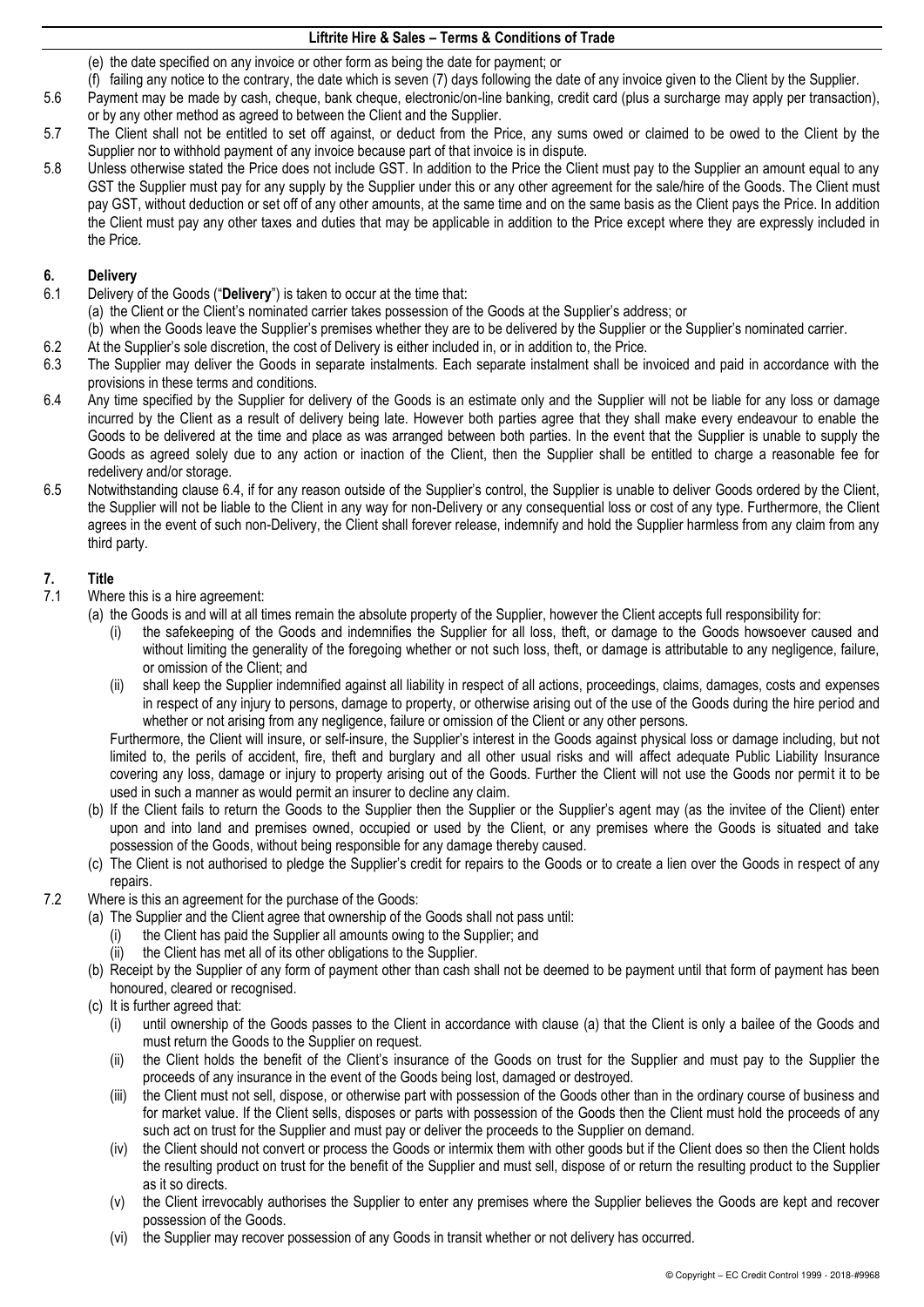- (vii) the Client shall not charge or grant an encumbrance over the Goods nor grant nor otherwise give away any interest in the Goods while they remain the property of the Supplier.
- (viii) the Supplier may commence proceedings to recover the Price of the Goods sold notwithstanding that ownership of the Goods has not passed to the Client.

# <span id="page-2-4"></span>**8. Personal Property Securities Act 2009 ("PPSA")**

- In this clause financing statement, financing change statement, security agreement, and security interest has the meaning given to it by the PPSA.
- 8.2 Upon assenting to these terms and conditions in writing the Client acknowledges and agrees that these terms and conditions constitute a security agreement for the purposes of the PPSA and creates a security interest in all Goods that has previously been supplied and that will be supplied in the future by the Supplier to the Client.
- <span id="page-2-2"></span><span id="page-2-1"></span><span id="page-2-0"></span>8.3 The Client undertakes to:
	- (a) promptly sign any further documents and/or provide any further information (such information to be complete, accurate and up-to-date in all respects) which the Supplier may reasonably require to;
		- (i) register a financing statement or financing change statement in relation to a security interest on the Personal Property Securities Register;
		- (ii) register any other document required to be registered by the PPSA; or
		- (iii) correct a defect in a statement referred to in clause  $8.3(a)(i)$  or  $8.3(a)(ii)$ ;
	- (b) indemnify, and upon demand reimburse, the Supplier for all expenses incurred in registering a financing statement or financing change statement on the Personal Property Securities Register established by the PPSA or releasing any Goods charged thereby;
	- (c) not register a financing change statement in respect of a security interest without the prior written consent of the Supplier;
	- (d) not register, or permit to be registered, a financing statement or a financing change statement in relation to the Goods in favour of a third party without the prior written consent of the Supplier;
	- (e) immediately advise the Supplier of any material change in its business practices of selling Goods which would result in a change in the nature of proceeds derived from such sales.
- 8.4 The Supplier and the Client agree that sections 96, 115 and 125 of the PPSA do not apply to the security agreement created by these terms and conditions.
- <span id="page-2-3"></span>8.5 The Client waives their rights to receive notices under sections 95, 118, 121(4), 130, 132(3)(d) and 132(4) of the PPSA.
- 8.6 The Client waives their rights as a grantor and/or a debtor under sections 142 and 143 of the PPSA.
- 8.7 Unless otherwise agreed to in writing by the Supplier, the Client waives their right to receive a verification statement in accordance with section 157 of the PPSA.
- 8.8 The Client must unconditionally ratify any actions taken by the Supplier under clauses [8.3](#page-2-0) to [8.5.](#page-2-3)
- 8.9 Subject to any express provisions to the contrary (including those contained in this clause [8\)](#page-2-4) nothing in these terms and conditions is intended to have the effect of contracting out of any of the provisions of the PPSA.

# <span id="page-2-5"></span>**9. Security and Charge**

- In consideration of the Supplier agreeing to supply the Goods, the Client charges all of its rights, title and interest (whether joint or several) in any land, realty or other assets capable of being charged, owned by the Client either now or in the future, to secure the performance by the Client of its obligations under these terms and conditions (including, but not limited to, the payment of any money).
- 9.2 The Client indemnifies the Supplier from and against all the Supplier's costs and disbursements including legal costs on a solicitor and own client basis incurred in exercising the Supplier's rights under this clause.
- 9.3 The Client irrevocably appoints the Supplier and each director of the Supplier as the Client's true and lawful attorney/s to perform all necessary acts to give effect to the provisions of this claus[e 9](#page-2-5) including, but not limited to, signing any document on the Client's behalf.

### <span id="page-2-6"></span>**10. Defects, Warranties and Returns, Competition and Consumer Act 2010 (CCA)**

- <span id="page-2-7"></span>10.1 The Client must inspect the Goods on Delivery and must within, either seven (7) days, (for purchased Goods) or forty-eight (48) hours (for hired Goods) notify the Supplier in writing of any evident defect/damage, shortage in quantity, or failure to comply with the description or quote. The Client must notify any other alleged defect in the Goods as soon as reasonably possible after any such defect becomes evident. Upon such notification the Client must allow the Supplier to inspect the Goods.
- 10.2 Under applicable State, Territory and Commonwealth Law (including, without limitation the CCA), certain statutory implied guarantees and warranties (including, without limitation the statutory guarantees under the CCA) may be implied into these terms and conditions (**Non-Excluded Guarantees**).
- 10.3 The Supplier acknowledges that nothing in these terms and conditions purports to modify or exclude the Non-Excluded Guarantees.
- 10.4 Except as expressly set out in these terms and conditions or in respect of the Non-Excluded Guarantees, the Supplier makes no warranties or other representations under these terms and conditions including but not limited to the quality or suitability of the Goods. The Supplier's liability in respect of these warranties is limited to the fullest extent permitted by law.
- 10.5 If the Client is a consumer within the meaning of the CCA, the Supplier's liability is limited to the extent permitted by section 64A of Schedule 2.
- 10.6 If the Supplier is required to replace the Goods under this clause or the CCA, but is unable to do so, the Supplier may refund any money the Client has paid for the Goods.
- 10.7 If the Client is not a consumer within the meaning of the CCA, the Supplier's liability for any defect or damage in the Goods is:
	- (a) limited to the value of any express warranty or warranty card provided to the Client by the Supplier at the Supplier's sole discretion;
	- (b) limited to any warranty to which the Supplier is entitled, if the Supplier did not manufacture the Goods;
	- (c) otherwise negated absolutely.
- <span id="page-2-8"></span>10.8 Subject to this clause [10,](#page-2-6) returns will only be accepted provided that:
	- (a) the Client has complied with the provisions of clause [10.1;](#page-2-7) and
	- (b) the Supplier has agreed that the Goods are defective; and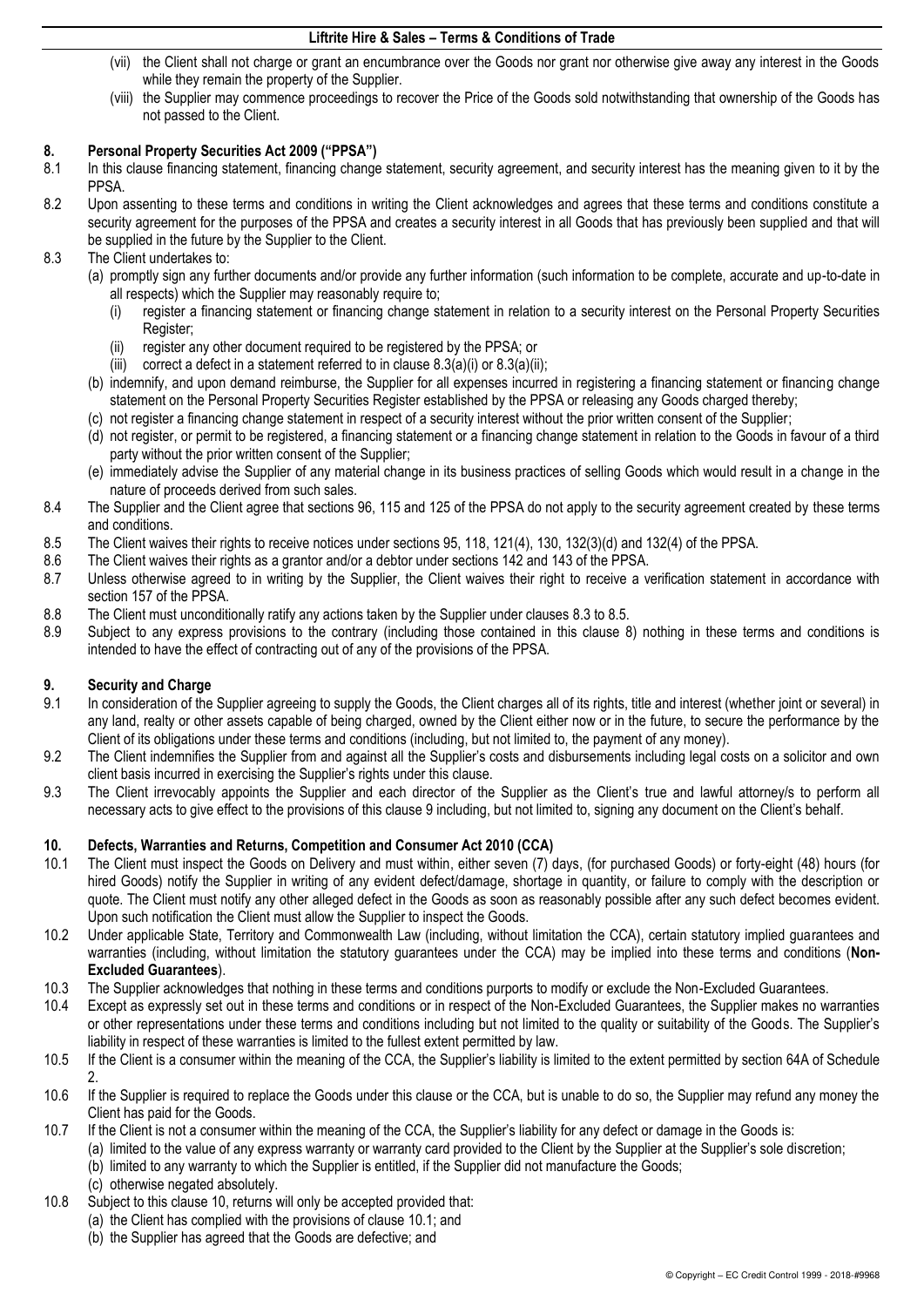- (c) the Goods are returned within a reasonable time at the Client's cost (if that cost is not significant); and
- (d) the Goods are returned in as close a condition to that in which they were delivered as is possible.
- 10.9 Notwithstanding clause[s 10.1](#page-2-7) to [10.8 b](#page-2-8)ut subject to the CCA, the Supplier shall not be liable for any defect or damage which may be caused or partly caused by or arise as a result of:
	- (a) the Client failing to properly maintain or store the Goods;
	- (b) the Client using the Goods for any purpose other than that for which they were designed;
	- (c) the Client continuing the use of the Goods after any defect became apparent or should have become apparent to a reasonably prudent operator or user;
	- (d) the Client failing to follow any instructions or guidelines provided by the Supplier;
	- (e) fair wear and tear, any accident, or act of God.
- 10.10 Notwithstanding anything contained in this clause if the Supplier is required by a law to accept a return then the Supplier will only accept a return on the conditions imposed by that law.

### **11. Intellectual Property**

- 11.1 Where the Supplier has designed, drawn or developed Goods for the Client, then the copyright in any designs and drawings and documents shall remain the property of the Supplier.
- 11.2 The Client warrants that all designs, specifications or instructions given to the Supplier will not cause the Supplier to infringe any patent, registered design or trademark in the execution of the Client's order and the Client agrees to indemnify the Supplier against any action taken by a third party against the Supplier in respect of any such infringement.
- 11.3 The Client agrees that the Supplier may (at no cost) use for the purposes of marketing or entry into any competition, any documents, designs, drawings or Goods which the Supplier has created for the Client.

### **12. Default and Consequences of Default**

- 12.1 Interest on overdue invoices shall accrue daily from the date when payment becomes due, until the date of payment, at a rate of two and a half percent (2.5%) per calendar month (and at the Supplier's sole discretion such interest shall compound monthly at such a rate) after as well as before any judgment.
- 12.2 If the Client owes the Supplier any money the Client shall indemnify the Supplier from and against all costs and disbursements incurred by the Supplier in recovering the debt (including but not limited to internal administration fees, legal costs on a solicitor and own client basis, the Supplier's collection agency costs, and bank dishonour fees).
- 12.3 Without prejudice to the Supplier's other remedies at law the Supplier shall be entitled to cancel all or any part of any order of the Client which remains unfulfilled and all amounts owing to the Supplier shall, whether or not due for payment, become immediately payable if:
	- (a) any money payable to the Supplier becomes overdue, or in the Supplier's opinion the Client will be unable to make a payment when it falls due;
	- (b) the Client has exceeded any applicable credit limit provided by the Supplier;
	- (c) the Client becomes insolvent, convenes a meeting with its creditors or proposes or enters into an arrangement with creditors, or makes an assignment for the benefit of its creditors; or
	- (d) a receiver, manager, liquidator (provisional or otherwise) or similar person is appointed in respect of the Client or any asset of the Client.

### **13. Cancellation**

- 13.1 Without prejudice to any other remedies the Supplier may have, if at any time the Client is in breach of any obligation (including those relating to payment) under these terms and conditions the Supplier may suspend or terminate the supply of Goods to the Client. The Supplier will not be liable to the Client for any loss or damage the Client suffers because the Supplier has exercised its rights under this clause.
- 13.2 The Supplier may cancel any contract to which these terms and conditions apply or cancel Delivery at any time before the Goods are delivered by giving written notice to the Client. On giving such notice the Supplier shall repay to the Client any money paid by the Client for the Goods. The Supplier shall not be liable for any loss or damage whatsoever arising from such cancellation.
- 13.3 In the event that the Client cancels Delivery the Client shall be liable for any and all loss incurred (whether direct or indirect) by the Supplier as a direct result of the cancellation (including, but not limited to, any loss of profits).
- 13.4 Cancellation of orders for Goods made to the Client's specifications, or for non-stocklist items, will definitely not be accepted once production has commenced, or an order has been placed.

### **14. Privacy Act 1988**

- <span id="page-3-0"></span>14.1 The Client agrees for the Supplier to obtain from a credit reporting body (CRB) a credit report containing personal credit information (e.g. name, address, D.O.B, occupation, previous credit applications, credit history) about the Client in relation to credit provided by the Supplier.
- 14.2 The Client agrees that the Supplier may exchange information about the Client with those credit providers and with related body corporates for the following purposes:
	- (a) to assess an application by the Client; and/or
	- (b) to notify other credit providers of a default by the Client; and/or
	- (c) to exchange information with other credit providers as to the status of this credit account, where the Client is in default with other credit providers; and/or
	- (d) to assess the creditworthiness of the Client including the Client's repayment history in the preceding two years.
- 14.3 The Client consents to the Supplier being given a consumer credit report to collect overdue payment on commercial credit.
- 14.4 The Client agrees that personal credit information provided may be used and retained by the Supplier for the following purposes (and for other agreed purposes or required by):
	- (a) the provision of Goods; and/or
	- (b) analysing, verifying and/or checking the Client's credit, payment and/or status in relation to the provision of Goods; and/or
	- (c) processing of any payment instructions, direct debit facilities and/or credit facilities requested by the Client; and/or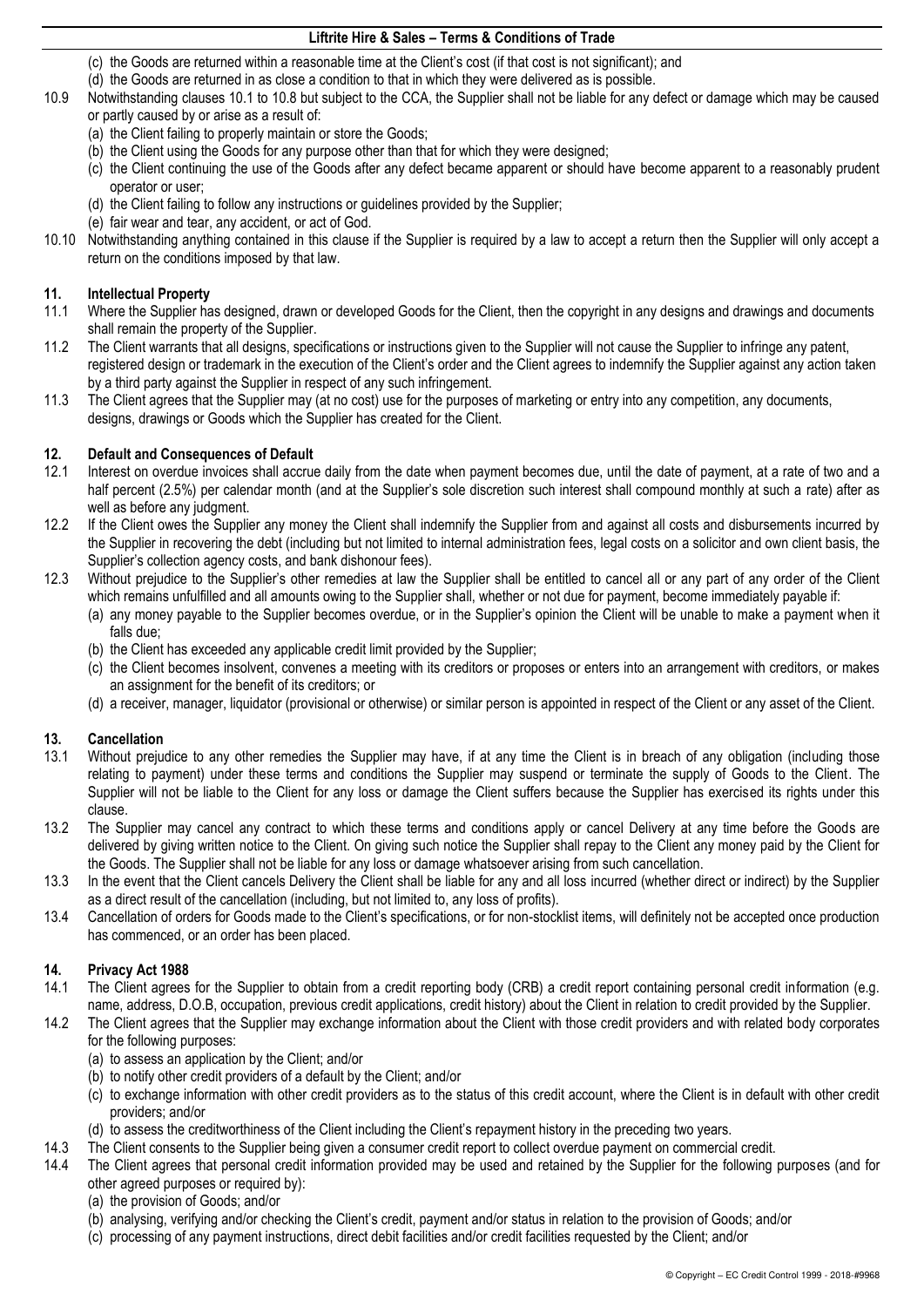(d) enabling the collection of amounts outstanding in relation to the Goods.

- 14.5 The Supplier may give information about the Client to a CRB for the following purposes:
	- (a) to obtain a consumer credit report;
		- (b) allow the CRB to create or maintain a credit information file about the Client including credit history.
- 14.6 The information given to the CRB may include:
	- (a) personal information as outlined in [14.1](#page-3-0) above;
	- (b) name of the credit provider and that the Supplier is a current credit provider to the Client;
	- (c) whether the credit provider is a licensee;
	- (d) type of consumer credit;
	- (e) details concerning the Client's application for credit or commercial credit (e.g. date of commencement/termination of the credit account and the amount requested);
	- (f) advice of consumer credit defaults, overdue accounts, loan repayments or outstanding monies which are overdue by more than sixty (60) days and for which written notice for request of payment has been made and debt recovery action commenced or alternatively that the Client no longer has any overdue accounts and the Supplier has been paid or otherwise discharged and all details surrounding that discharge(e.g. dates of payments);
	- (g) information that, in the opinion of the Supplier, the Client has committed a serious credit infringement;
	- (h) advice that the amount of the Client's overdue payment is equal to or more than one hundred and fifty dollars (\$150).
- 14.7 The Client shall have the right to request (by e-mail) from the Supplier:
	- (a) a copy of the information about the Client retained by the Supplier and the right to request that the Supplier correct any incorrect information; and
	- (b) that the Supplier does not disclose any personal information about the Client for the purpose of direct marketing.
- 14.8 The Supplier will destroy personal information upon the Client's request (by e-mail) or if it is no longer required unless it is required in order to fulfil the obligations of this agreement or is required to be maintained and/or stored in accordance with the law.
- 14.9 The Client can make a privacy complaint by contacting the Supplier via e-mail. The Supplier will respond to that complaint within seven (7) days of receipt and will take all reasonable steps to make a decision as to the complaint within thirty (30) days of receipt of the complaint. In the event that the Client is not satisfied with the resolution provided, the Client can make a complaint to the Information Commissioner at www.oaic.gov.au.

### **15. Unpaid Seller's Rights**

- 15.1 Where the Client has left any item with the Supplier for repair, modification, exchange or for the Supplier to perform any other service in relation to the item and the Supplier has not received or been tendered the whole of any moneys owing to it by the Client, the Supplier shall have, until all moneys owing to the Supplier are paid:
	- (a) a lien on the item; and
	- (b) the right to retain or sell the item, such sale to be undertaken in accordance with any legislation applicable to the sale or disposal of uncollected goods.
- 15.2 The lien of the Supplier shall continue despite the commencement of proceedings, or judgment for any moneys owing to the Supplier having been obtained against the Client.

### **16. Service of Notices**

- 16.1 Any written notice given under this contract shall be deemed to have been given and received:
	- (a) by handing the notice to the other party, in person;
		- (b) by leaving it at the address of the other party as stated in this contract;
		- (c) by sending it by registered post to the address of the other party as stated in this contract;
		- (d) if sent by facsimile transmission to the fax number of the other party as stated in this contract (if any), on receipt of confirmation of the transmission;
		- (e) if sent by email to the other party's last known email address.
- 16.2 Any notice that is posted shall be deemed to have been served, unless the contrary is shown, at the time when by the ordinary course of post, the notice would have been delivered.

### **17. Trusts**

- 17.1 If the Client at any time upon or subsequent to entering in to the Contract is acting in the capacity of trustee of any trust (Trust) then whether or not the Supplier may have notice of the Trust, the Client covenants with the Supplier as follows:
	- (a) the contract extends to all rights of indemnity which the Client now or subsequently may have against the Trust and the trust fund;
	- (b) the Client has full and complete power and authority under the Trust to enter into the contract and the provisions of the Trust do not purport to exclude or take away the right of indemnity of the Client against the Trust or the trust fund. The Client will not release the right of indemnity or commit any breach of trust or be a party to any other action which might prejudice that right of indemnity;
	- (c) the Client will not without consent in writing of the Supplier (the Supplier will not unreasonably withhold consent), cause, permit, or suffer to happen any of the following events;
		- (i) the removal, replacement or retirement of the Client as Trustee of the Trust;
		- (ii) any alteration to or variation of the terms of the Trust;
		- (iii) any advancement or distribution of capital of the Trust; or
		- (iv) any resettlement of the trust property.

### **18. General**

18.1 The failure by either party to enforce any provision of these terms and conditions shall not be treated as a waiver of that provision, nor shall it affect that party's right to subsequently enforce that provision. If any provision of these terms and conditions shall be invalid, void, illegal or unenforceable the validity, existence, legality and enforceability of the remaining provisions shall not be affected, prejudiced or impaired.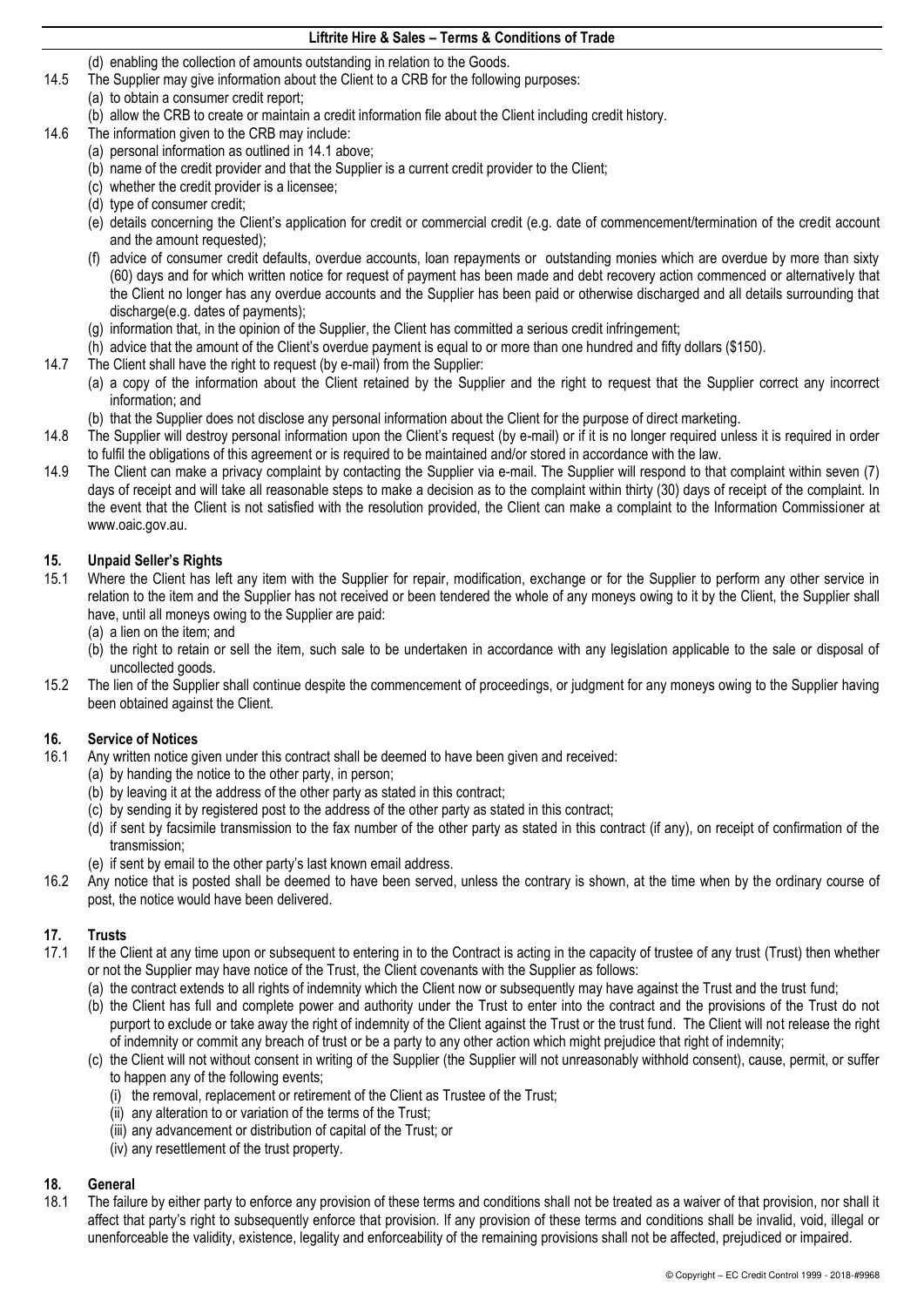- 18.2 These terms and conditions and any contract to which they apply shall be governed by the laws of Western Australia, the state in which the Supplier has its principal place of business, and are subject to the jurisdiction of the courts in that state.
- 18.3 Subject to clause [10,](#page-2-6) the Supplier shall be under no liability whatsoever to the Client for any indirect and/or consequential loss and/or expense (including loss of profit) suffered by the Client arising out of a breach (with the exception of non-Delivery as per clause [6.5](#page-1-2) ) by the Supplier of these terms and conditions (alternatively the Supplier's liability shall be limited to damages which under no circumstances shall exceed the Price).
- 18.4 The Supplier may licence and/or assign all or any part of its rights and/or obligations under this contract without the Client's consent.
- 18.5 The Client cannot licence or assign without the written approval of the Supplier.<br>18.6 The Supplier may elect to subcontract out any part of the Services but shall not
- 18.6 The Supplier may elect to subcontract out any part of the Services but shall not be relieved from any liability or obligation under this contract by so doing. Furthermore, the Client agrees and understands that they have no authority to give any instruction to any of the Supplier's subcontractors without the authority of the Supplier.
- 18.7 The Client agrees that the Supplier may amend these terms and conditions by notifying the Client in writing. These changes shall be deemed to take effect from the date on which the Client accepts such changes, or otherwise at such time as the Client makes a further request for the Supplier to provide Goods to the Client.
- 18.8 Neither party shall be liable for any default due to any act of God, war, terrorism, strike, lock-out, industrial action, fire, flood, storm or other event beyond the reasonable control of either party.
- 18.9 Both parties warrant that they have the power to enter into this contract and have obtained all necessary authorisations to allow them to do so, they are not insolvent and that this contract creates binding and valid legal obligations on them.

# **19. Terms Applicable to the Hire of Goods Only**

- 19.1 For Goods in which a timing device is installed the hire period shall be the number of hours or part thereof recorded on the timing device whilst the Goods is in the Client's possession.
- 19.2 Where the Goods does not have a timing device installed hire charges shall commence from the time the Goods is collected by the Client from the Supplier's premises and will continue until the return of the Goods to the Supplier's premises, and/or until the expiry of the Minimum Hire Period, whichever last occurs.
- 19.3 If the Supplier agrees with the Client to deliver and/or collect the Goods, hire charges shall commence from the time the Goods leaves the Supplier's premises and continue until the Client notifies the Supplier that the Goods is available for collection, and/or until the expiry of the Minimum Hire Period, whichever last occurs.
- 19.4 The date upon which the Client advises of termination shall in all cases be treated as a full day's hire.
- 19.5 No allowance whatsoever can be made for time during which the Goods is not in use for any reason, unless the Supplier confirms special prior arrangements in writing. In the event of Goods breakdown provided the Client notifies the Supplier immediately, hiring charges will not be payable during the time the Goods is not working, unless the condition is due to negligence or misuse on the part of or attributable to the Client.
- 19.6 The Client shall:
	- (a) maintain the Goods as is required by the Supplier (including, but not limited to, maintaining water, oil and fluid levels and tyre pressures);
	- (b) notify the Supplier immediately by telephone of the full circumstances of any mechanical breakdown or accident. The Client is not absolved from the requirements to safeguard the Goods by giving such notification;
	- (c) satisfy itself at commencement that the Goods is suitable for its purposes;
	- (d) operate the Goods safely, strictly in accordance with the law, only for its intended use, and in accordance with any manufacturer's instruction whether supplied by the Supplier or posted on the Goods;
	- (e) ensure that all persons operating or erecting the Goods are suitably instructed in its safe and proper use and where necessary hold a current Certificate of Competency and/or are fully licensed to operate the Goods and shall provide evidence of the same to the Supplier upon request:
	- (f) comply with all occupational health and safety laws relating to the Goods and its operation;
	- (g) on termination of the hire, deliver the Goods complete with all parts and accessories, clean and in good order as delivered, fair wear and tear accepted, to the Supplier;
	- (h) keep the Goods in their own possession and control and shall not assign the benefit of the hire contract nor be entitled to lien over the Goods;
	- (i) not alter or make any additions to the Goods including but without limitation altering, make any additions to, defacing or erasing any identifying mark, plate or number on or in the Goods or in any other manner interfere with the Goods;
	- (j) employ the Goods solely in its own work and shall not permit the Goods or any part thereof to be used by any other party for any other work;
	- (k) not exceed the recommended or legal load and capacity limits of the Goods;
	- (l) not use or carry any illegal, prohibited or dangerous substance in or on the Goods;
	- (m) not fix any of the Goods in such a manner as to make it legally a fixture forming part of any freehold;
- 19.7 Immediately on request by the Supplier, the Client will pay:
	- (a) the new list price of any Goods, accessories or consumables that are for whatever reason destroyed, written off or not returned to the Supplier;
		- (b) all costs incurred in cleaning the Goods;
		- (c) all costs of repairing any damage caused by:
			- (i) the ordinary use of the Goods up to an amount equal to ten percent (10%) of the new list price of the Goods;
			- (ii) wilful or negligent actions of the Client or the Client's employees;
			- (iii) vandalism, or (in the Supplier's reasonable opinion) in any way whatsoever other than by the ordinary use of the Goods by the Client;
		- (d) any costs incurred by the Supplier in dismantling the Goods and returning it to the Supplier's premises if the Client does not return the Goods to the Supplier premises or any pre-agreed pickup location when it was originally agreed that the Client would do so;